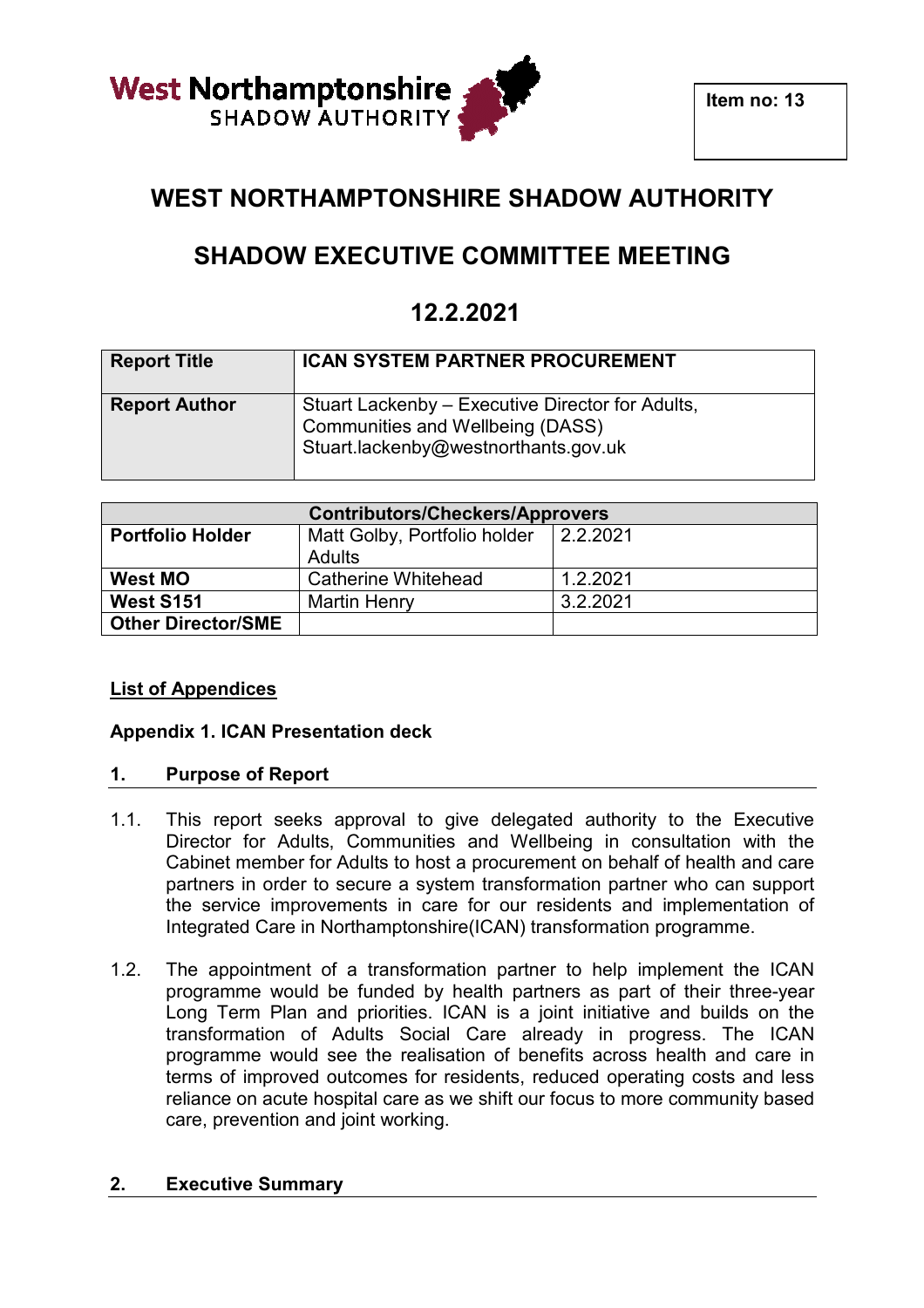- 1.3. The challenges of our health and care system are well documented and include:
	- Too many people being admitted to our hospitals
	- 91 over 65s being admitted each day and this is increasing
	- Patients staying too long and when they no longer need acute care
	- Delays in discharging people
	- Very high occupancy in our hospitals
	- an inability to cope with any surge in demand and pressured winters
	- Too much reliance on bed based solutions in hospital and on discharge
	- Significant financial pressure on health and social care budgets
	- A lack of capacity in our facilities and workforce to meet the demand
	- A knock on impact to social care in care costs and market capacity to meet the demand coming from hospitals.
- 1.4. Longer-term these issues are likely to get worse as the County is set to see significant growth in its population, especially over-65s and our GPs and hospitals face workforce and capacity shortages that mean we cannot manage the demand effectively if we don't change.
- 1.5. Nationally there is also a recognition of the need for change and to work as systems in areas to achieve better outcomes and to use shared funding more effectively to improve care and wellbeing. To that end all areas must now form Integrated Care Systems (ICS) as a legal requirement from the 1<sup>st</sup> April 2021.
- 1.6. In an integrated care system, NHS organisations, in partnership with local councils and others, take collective responsibility for managing resources, delivering NHS care, and improving the health and care of the population they serve. Crucially they must work in a joined up way and within a shared system budget.
- 1.7. Significant activity took place during 2019 and 2020 to develop an integrated transformation plan for Health and Care as part of the work to establish the Northamptonshire Integrated Care System (ICS).
- 1.8. Integrated care systems enable organisations to work more closely together and coordinate services, to make real, practical improvements to people's lives. For staff, improved collaboration can help to make it easier to work with colleagues from other organisations. And systems can better understand data about local people's health, allowing them to provide care that is tailored to individual needs.
- 1.9. A central priority of the local ICS will be how we improve services and outcomes around frail and elderly care and last year we worked with our health partners to shape the ICAN (Integrated Care Across Northampton) programme.
- 1.10. The ICAN programme has been designed to compliment and enhance the Councils Adults Social Care target operating model (TOM) and would continue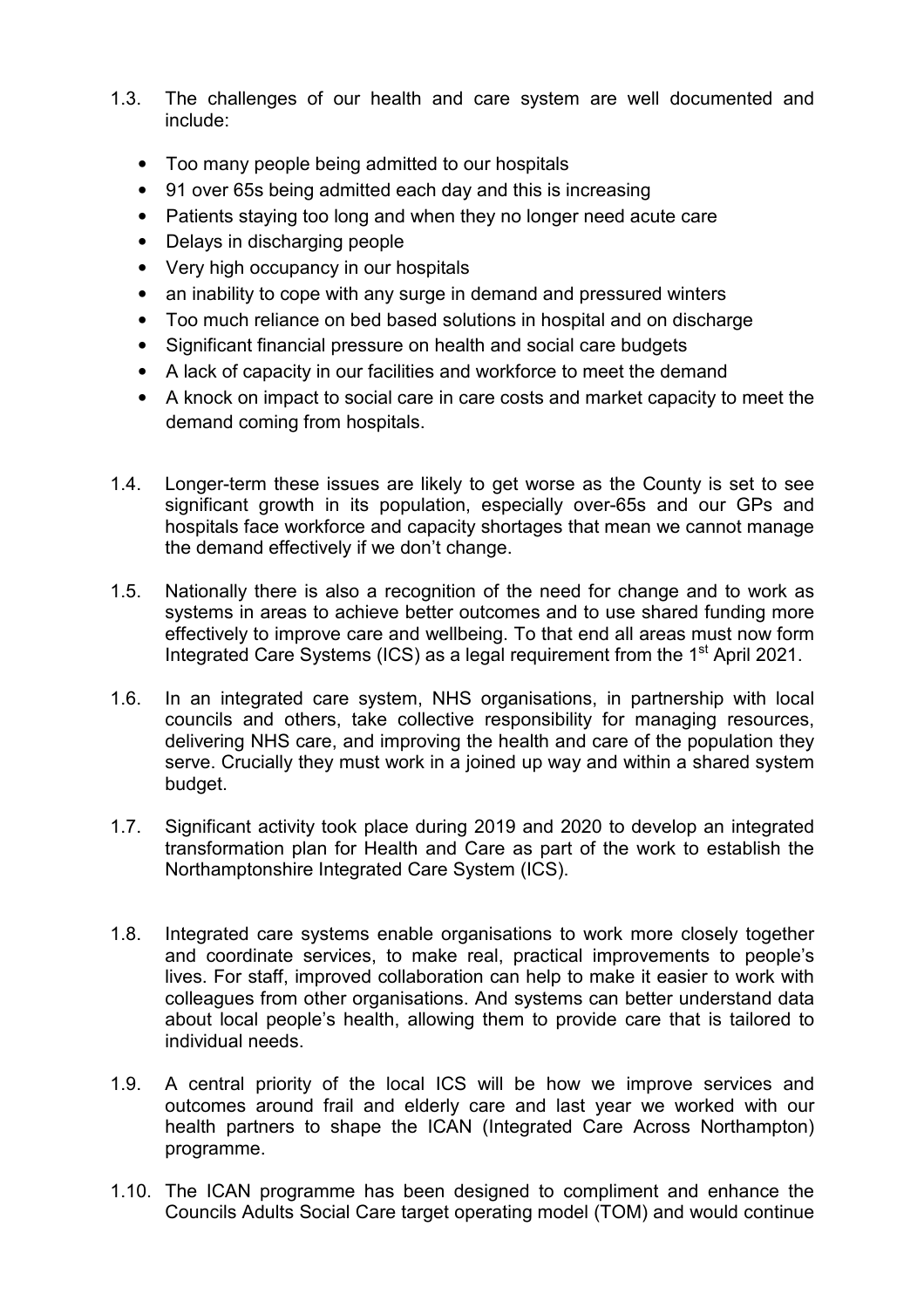to establish consistent new and effective ways of working across Adult Social Care and Health. This will make it simpler for patients and providers to navigate care and access support.

- 1.11. The development of the ICAN programme was informed by independent analysis on our health and care pathways and processes to establish opportunities to improve services, deliver better outcomes for local people and achieve efficiency savings. The diagnostic work produced clear evidence of the potential of the programme and the requirement for investment in a system transformation partner to support its realisation. Our work showed that:
	- 6,600 people could avoid attending the emergency department each year.
	- 36,500 people annually could have less delay in their hospital stay.
	- 250 people are in hospital right now who could be at home.
	- 1 in 5 patients want more independence than we support them to achieve.
- 1.12. Health partners are in the process of ratifying an investment of between £2m and £6m to fund a system transformation partner that could support the system to realise annual savings of between £16m to £21m in what is expected to be an 18-month programme.
- 1.13. Having identified the required investment, Health partners have approached West Northamptonshire Council to host the procurement of a suitably skilled and experienced system transformation partner for the ICAN programme. This would in effect involve Health Partners providing the Council with the required funding to enable the Council to procure the system partner.
- 1.14. There are several benefits to the authority acting as the host including
	- Securing local authority influence and benefit from the ICAN programme
	- The Council is able to reclaim any VAT charged by an external partner
	- making sure that local people receive the best joined up health and social care services.
	- The pace that the Council is able to move at in order to secure the programme ahead of winter 21-22
	- The procurement and market expertise available in the council to oversee the procurement while health colleagues are focused on the CIVID vaccination and wider pandemic issues.
	- The ability of the Adults transformation programme to be aligned into the ICAN programme and achieve better joint outcomes.
- 1.15. Subject to health partners providing confirmation of funding, approval of their business case (informed by market engagement) and a mini competition it is expected that the programme would starts before summer 2021.
- 1.16. Its is proposed that a compliant two stage procurement process is initiated through the Crown Commercial Framework so to seek interest from appropriately skilled and experienced organisations.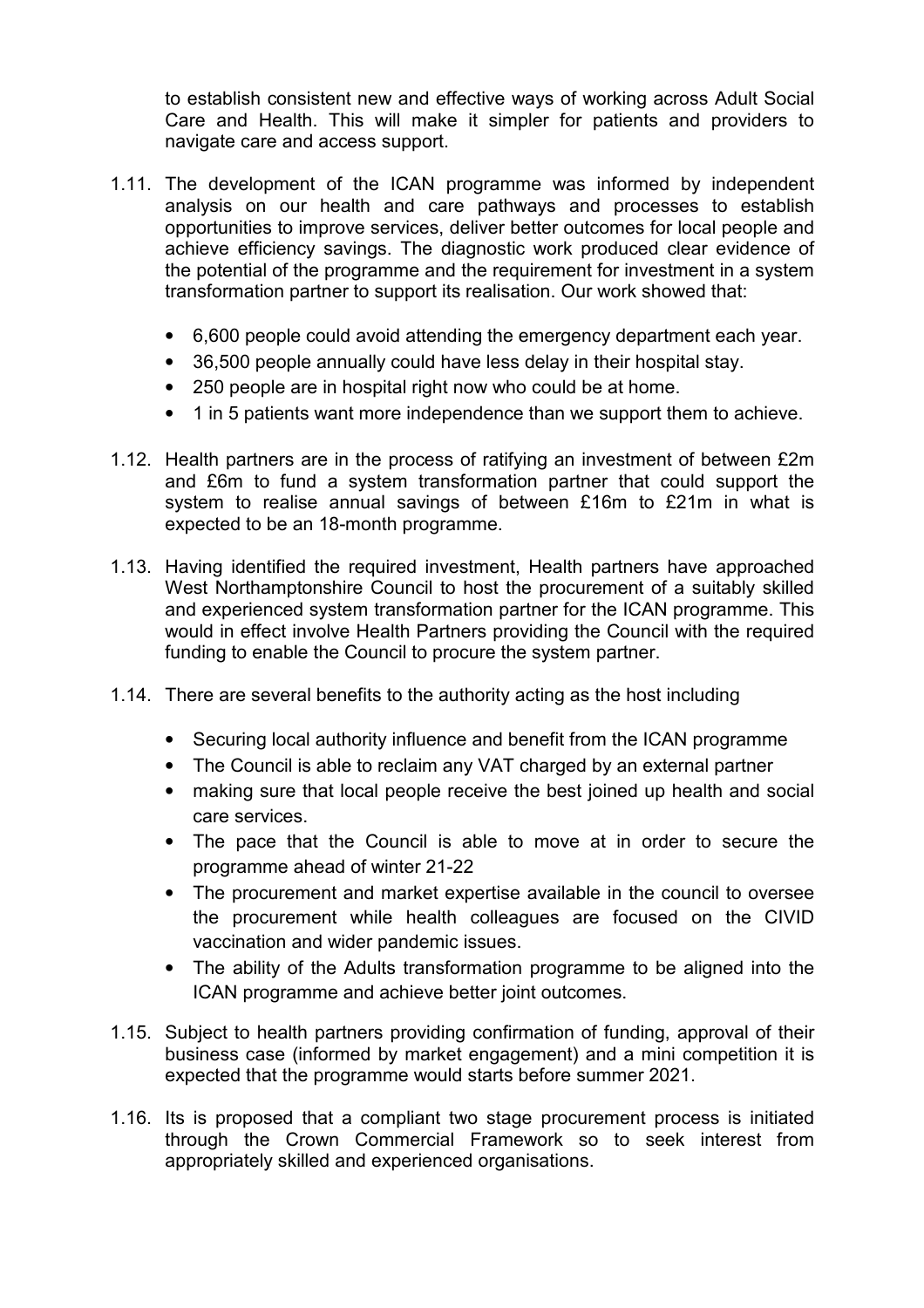## **3. Recommendations**

- 3.1 It is recommended that the Shadow Executive Committee:
	- a) Subject to confirmed funding in full from health, approve delegated authority to the Executive Director for Adults, Communities and Wellbeing in consultation with the Cabinet member to procure and appoint a system transformation partner on behalf of the health and care system for the delivery of Integrated Care in Northamptonshire(ICAN)
- 3.2 Reason for Recommendations:
	- The option proposed aligns most closely align with local government reform and transformation outcomes
	- The Council is able to reclaim any VAT benefiting the system and maximising the investment in delivery
	- The ability of the Council to progress matters before the winter of 2021 in order to secure early benefits.
	- The future Council and customers will receive the maximum benefit from the option proposed and the proposal enables the integration of Adult Social Care and Health.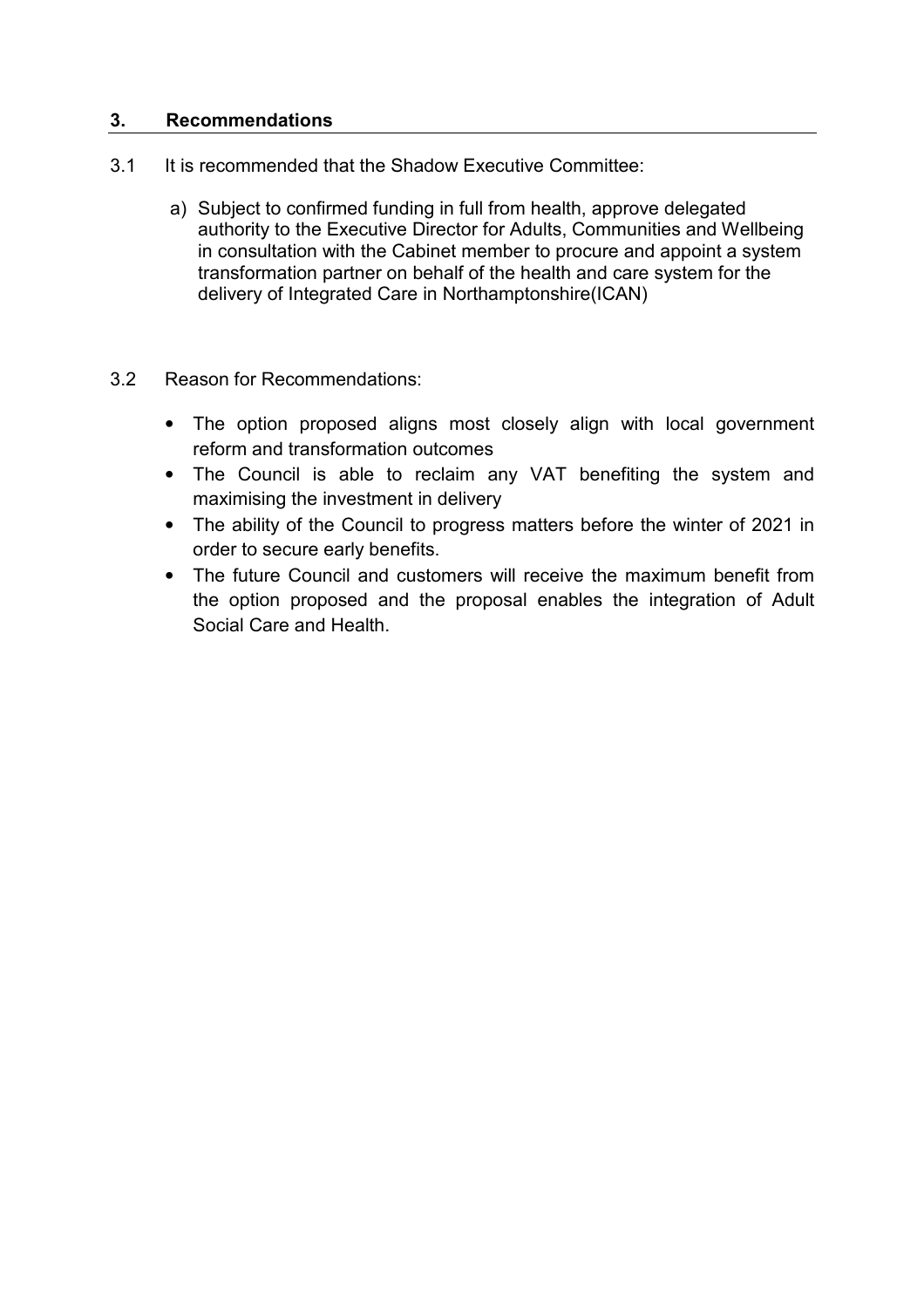## **4. Report Background**

- 4.1 In 2018 Northamptonshire celebrated the 70th anniversary of the NHS. Within a few weeks of the NHS being founded in 1948, our social care system was also set up to meet the needs of the time. Historically our services were set up in very different ways and based on varying different priorities and approaches and this has created differences in the way people receive support, how we approach it and budgets not always being held where the demand is.
- 4.2 These differences now mean our community is not getting the high quality and continuity of care we would all want to provide. There are too many hand-offs, there are too many delays and we don't always deliver the best outcomes we could. In addition, the cost and inefficiency of these ways of working means that we cannot meet the demand we have within the budgets we have, we do not have the capacity to meet the growing demand and we will not improve outcomes for our residents and patients.
- 4.3 Our population is growing older and people are living longer with complex conditions. The number of people living in Northamptonshire is expected to grow from 741,000 in 2018 to 803,000 by 2028 – that's an increase of more than 8% in 10 years. But for our elderly population there has been a steady increase in the over 65s of around 65% from 122,000 in 2014 to an anticipated 201,000 by 2034 and this its rising and faster than most other areas. We are also seeing a rise in mental health demand and the longer term implications of some of our health inequalities.
- 4.4 Until very recently our health and care organisations were accountable only for the specific care that they provide to the patient or service user. Unfortunately, this has meant that someone who needs care for a variety of conditions could be receiving services from five or six different organisations with very little coordination between them. This is confusing and a wasteful use of resources, and the reality is that this situation leaves no one taking overall responsibility for the coordination of this fragmented care.
- 4.5 But as a set of system partners we have increasingly seen the benefits for staff and patients of working together and this has been proven in COVID where the barriers to doing the right things and getting the best outcomes have been broken down. We have been working together on a joint programme of change and transformation, ICAN (integrated care across Northamptonshire), that will permanently change how we work, where and how we provide care and improve outcomes for people. We have undertaken significant analysis of our challenges and compared ourselves to others and we see a huge opportunity for improvement.
- 4.6 We want to build on this work and the requirement for the creation of our Integrated Care System (ICS) creates opportunities to act together to make change and implement the opportunities we have found. We now need a partner to add the skill and capacity required to help us drive this programme at the pace and scale required to make urgent, lasting and positive change. Our aim in the longer term is to empower people to choose well, stay well and live well.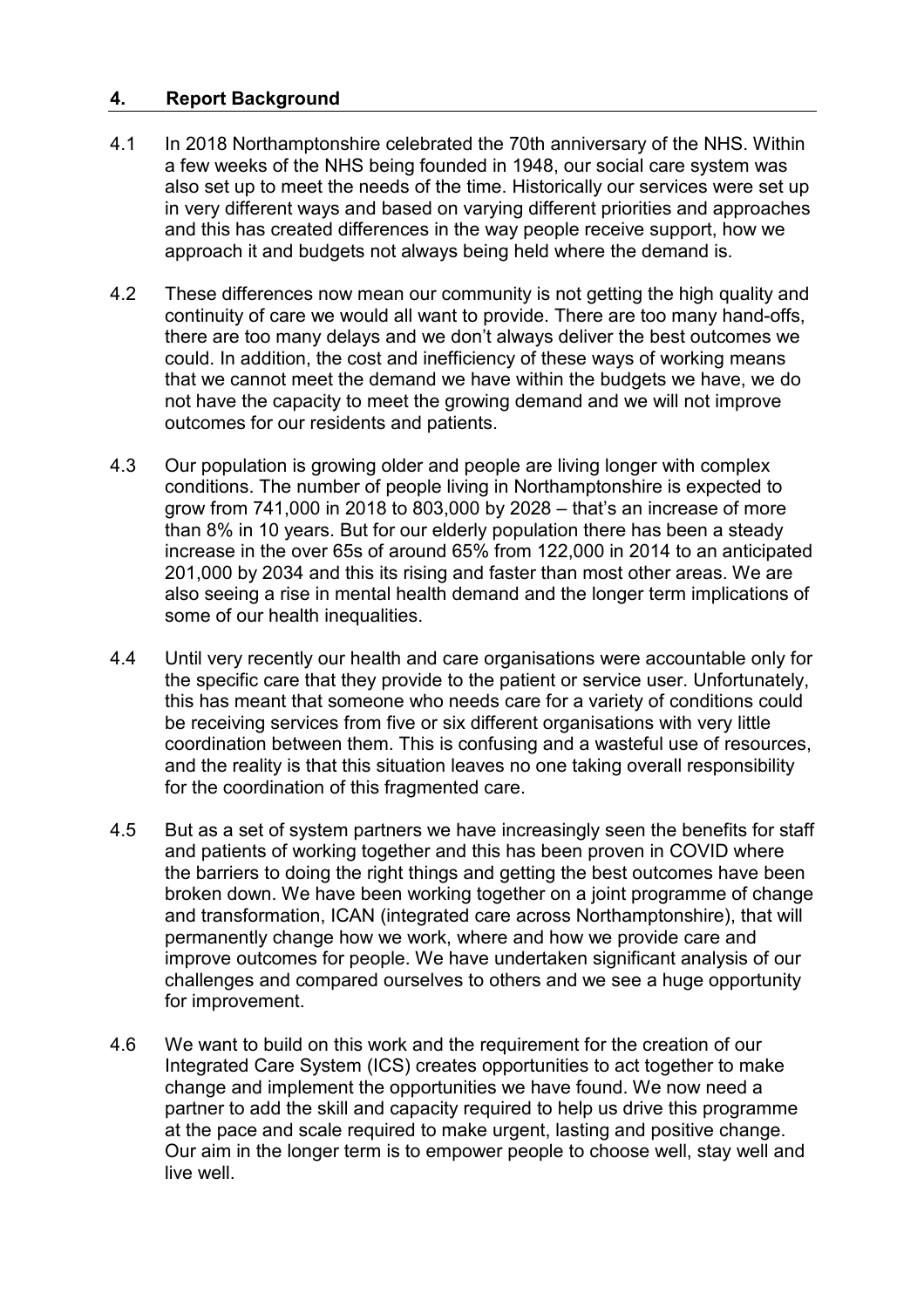## 4.7 **The need for Change**

- 4.8 The number of people living in Northamptonshire is expected to grow from 741,000 in 2018 to 803,000 by 2028 – that's an increase of more than 8% in 10 years.
- 4.9 The Northamptonshire Health and Care system has been challenged over many years and this has been characterised by:
	- Too many people being admitted to our hospitals
	- 91 over 65s are admitted each day and this is increasing
	- Patients staying too long and when they no longer need acute care
	- Delays in discharging people
	- Very high occupancy in our hospitals
	- an inability to cope with any surge in demand and pressured winters
	- Too much reliance on bed based solutions in hospital and on discharge
	- Significant financial pressure on our budgets
	- A lack of capacity in our facilities and workforce to meet the demand
	- A knock on impact to social care in care costs and market capacity to meet the demand
- 4.10 We know that we cannot continue as we are. Working under this pressure and with these demands does not produce the best outcomes for people and is inefficient. If don't make changes we will need to build more hospitals, spend more on social carer and we will need significantly more GPs to deal with the demand we expect.
- 4.11 We need to turn our focus to prevention and early intervention and we need to move away from an over reliance on bedded solutions. It is crucial that our health and social care organisations work together with the voluntary and community sectors to help older people to maintain their independence for longer. This means doing things differently, being less risk averse and offering new solutions together that keep people well in their community but also offers alternatives to hospital admissions and more effective step down options that support full recovery when they leave.
- 4.12 We also need to simplify things for our staff and patients. Our services are complex and confusing and people in our community get care from different organisations and have to repeat themselves. They have told us loud and clear they want things to be simpler, consistent and listen to them more. Making our processes and ways of working simpler will also help our community care providers to know what to expect, the care we need to procure and the outcomes we want from them.
- 4.13 We have looked at the level of external capacity and skills we might need to deliver in order to start implementing change before Winter 2021-22 and considered what it might cost to secure the estimated benefits over an anticipated 18-month programme. We have also undertaken significant engagement across our workforce and created a consensus on our issues, our plans and need to changes required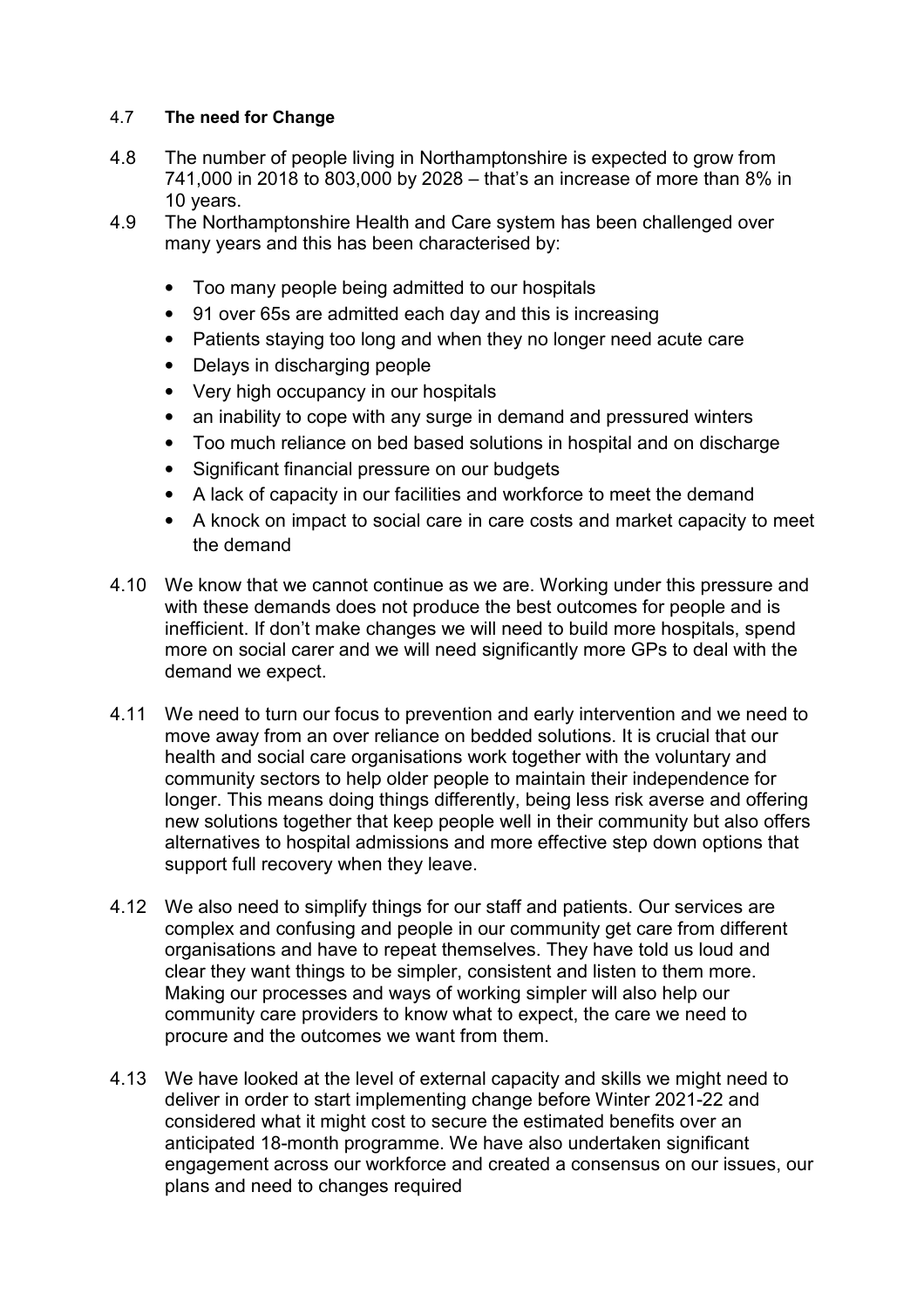#### **The Vision for Integrated Health and Social Care**

4.14 In 2020, a diagnostic exercise was undertaken to establish what we need to do to make the improvements in our health and care that the people of Northamptonshire deserve. We know:



In practice this means:

- 6,600 people could avoid an escalation to ED each year.
- 36,500 people annually could have less delay in their hospital stay.
- 250 people are in hospital right now who could be at home.
- 1 in 5 patients want more independence than we support them to achieve.
- 4.15 We have identified how we want to change and the Integrated Care in Northamptonshire Programme ('iCAN') is the means to facilitate change. We now need to move the programme from the assessment phase to Design, Adoption and Sustain. This should enable us to achieve our goals for 2025. It would mean that a person in Northamptonshire will be abl able to say: gramme ('iCAN') is the means to facil<br>programme from the assessment phand<br>This should enable us to achieve our<br>son in Northamptonshire will be able

#### **iCAN**

- ... be sure that the right choices are available to me;
- $\ldots$  be sure that the right services are there to help me look after my own health;
- ... be sure that the right services are there to detect, diagnose and treat me;
- $\ldots$  be sure that I get the right treatment;
- $\ldots$  be sure that the right care and support exists to help me manage;
- ...be sure that the care and support is in the right place for me.
- 4.16 This will allow our population to: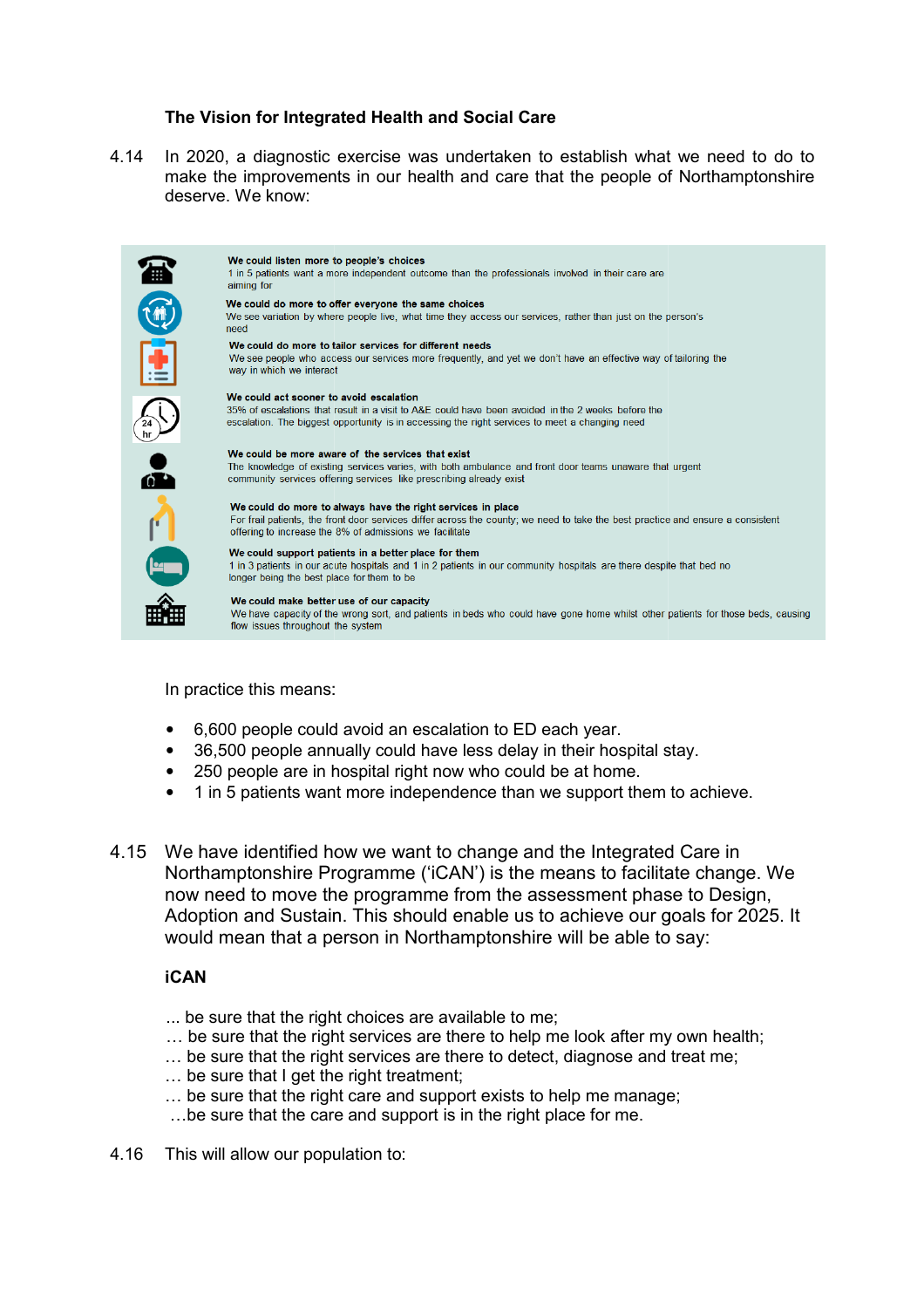

## **The Opportunity**

- 4.17 We have identified a clear set of opportunities that will enable us to provide a health and care system that produces better outcomes for our residents, improves their experience and which is manageable within our financial envelope.
- 4.18 The opportunity should support us moving more of our demand and capacity from hospital sites to community sites so we are closer to the people we serve. This will also free our hospitals to focus on more acute and specialist care.
- 4.19 We want to work in Multi-Disciplinary Teams 'MDTs') which will allow us to do more for the people of Northamptonshire in their communities and closer to home in a joined-up way that suits them and brings the appropriate service to them quickly and effectively. upport us moving more of our demand and capacity<br>imunity sites so we are closer to the people we serve<br>pitals to focus on more acute and specialist care.<br>Disciplinary Teams 'MDTs') which will allow us to do<br>orthamptonshire
- 4.20 We will focus on older people to ensure that they are best served to remain at home whenever possible and because this is where our greatest level of demand on the Acutes comes from. We will ensure that our MDTs operate across health and care pathways and are digitally enabled to provide the right care at the right time in the right place. We will work closely with all partners in our STP (NHCP - Northamptonshire Health and Care Partnership), notably the Voluntary Sector, but also social care, GPs and community groups to bring all resources to bear for our residents. Based on the evidence we have gathered we are looking to achieve some significant improvements including.
	- 5% reductions in over-65 escalations that would have resulted in admission
	- 5% reduction of over-65 attendances that would have resulted in admission
	- 5% reduction in over-65 admissions from A&E
	- 7% reduction of over-65 bed-days through reducing the Length of Stay
	- 5% reduction in the cost of care for over-65s upon discharge
	- 20-30% reduction in the number of people in Residential or Nursing homes by enabling home living first.
- 4.21 Based on the detailed analysis we have done and achieving this level of improvement we believe that there are significant system savings to be made. We estimate that overall net benefits could total £17-20m for NHCP by 2025. residents. Based on the evidence<br>
Some significant improvements<br>
65 attendances that would have<br>
65 admissions from A&E<br>
65 bed-days through reducing the<br>
65 bed-days through reducing the<br>
55 bed-days through reducing the<br>

#### **What we need to do**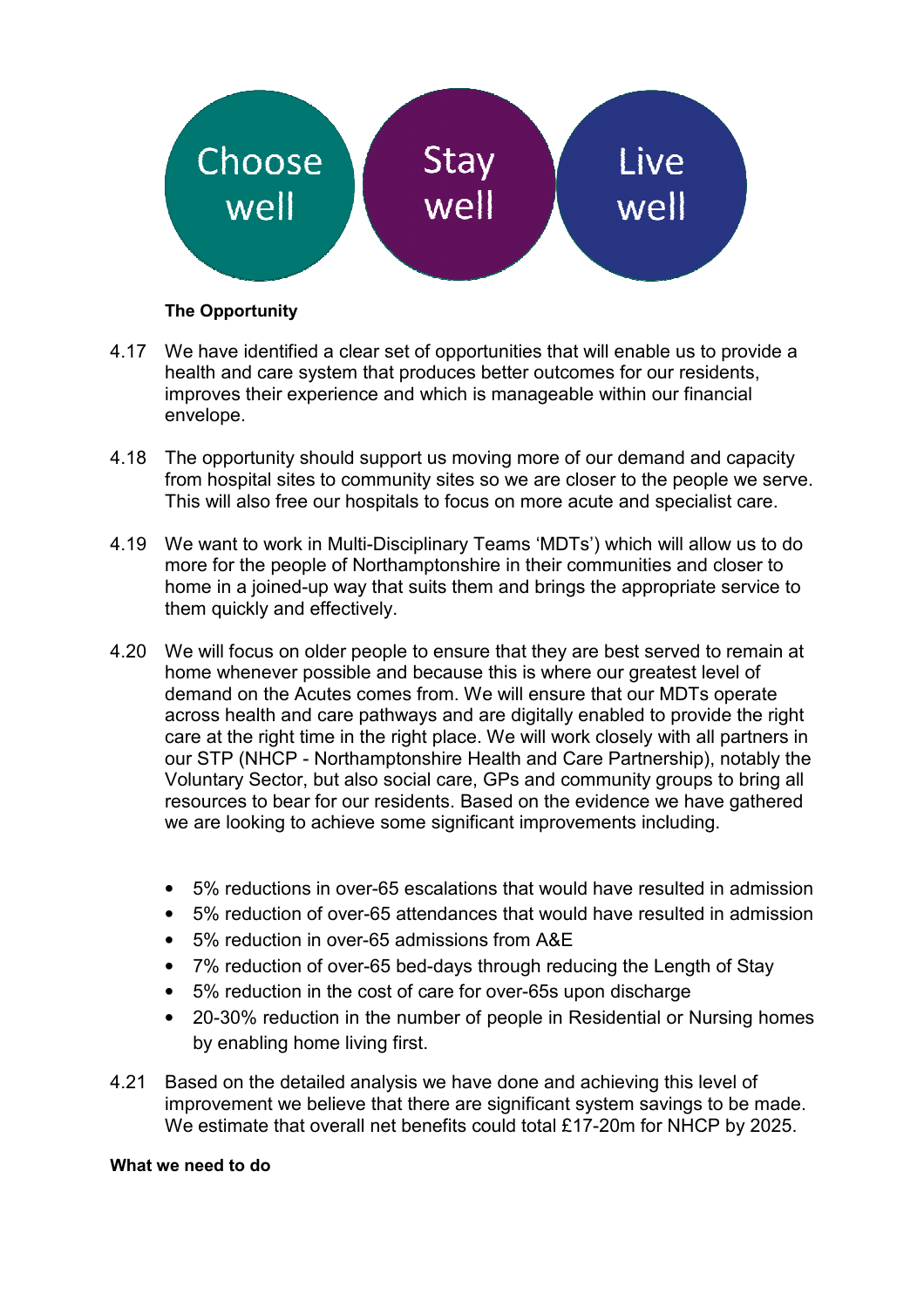- We are committed to making change and have the support of all system partners in NHCP. We have made progress:
- We have the **data, evidence and insights** to know what action will deliver best results for our population.
- We can build on the **strong clinical engagement** in the system
- We have a **clear NHCP and iCAN vision**
- There is **strong leadership alignment** to drive change
- We can **learn** from other systems
- We need to build the right foundations for success, culture, digital, IG, communications, OD
- We need to be self aware, we don't have a track record of successful delivery as a system
- 4.22 At this point we have proposed that we should have West Northamptonshire Council, on behalf of the partners in NHCP, lead a procurement using an appropriate framework via a mini-competition open to organisations that specialise in organisational change and are prepared to share the risk of successful implementation.
- 4.23 This report therefore seeks approval to give delegated authority to the Executive Director for Adults, Communities and Wellbeing in consultation with the Cabinet member to procure and appoint a system transformation partner to support the continued drive and implementation of Integrated Care in Northamptonshire(ICAN) on behalf of the Northamptonshire Health and Social Care System.
- 4.24 In supporting Health partners to take forward the ICAN programme through the proposed procurement the Council is ensuring its ability to actively influence and benefit from the ICAN programme making sure that local people receive the best joined up health and social care services.

#### **5. Issues and Choices**

- 5.1 Health partners have proposed that the Council procure the systems transformation partner rather than take forward this activity themselves. The rationale for this decision is based upon
	- $\circ$  the strong working relationships between the Council and health partners,
	- $\circ$  the Councils proven track record in taking forward a similar approach in its implementation of the Adult Social Care TOM
	- $\circ$  the need to act before winter 2021 to secure the capacity and change and current pressure on health resources to support this themselves
	- $\circ$  the financial advantages of the Council hosting the arrangements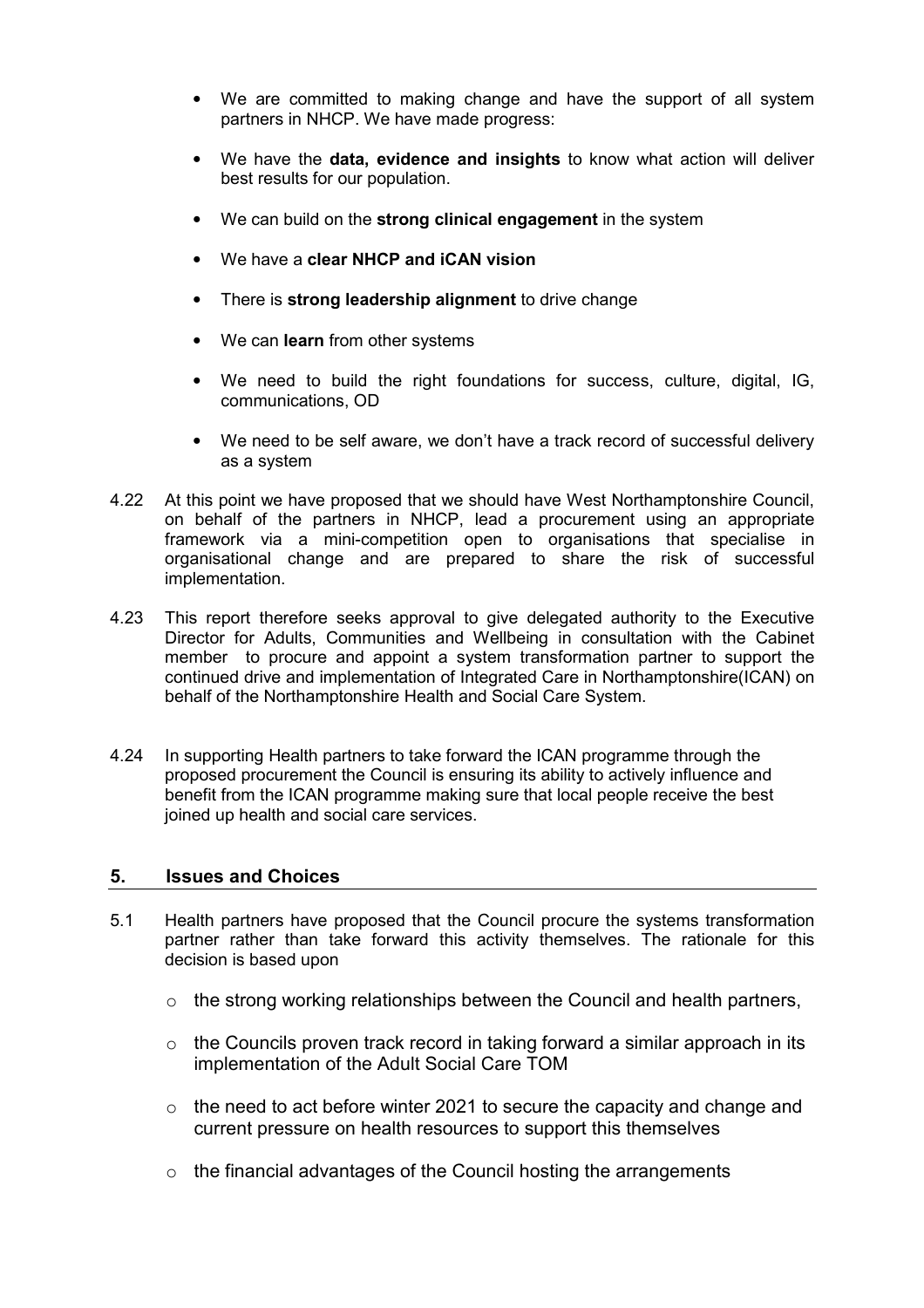5.2 The local system knows what needs to change and the opportunities available. However, unless we have the right capacity, with the right skills and experience to help us design new ways of working, based on evidence, we will be unable to implement the required changes sustainably at pace and scale. The consequential impact for the system of not providing the required capacity will be that at some point the demand for service will become greater than the capacity available.

## **6. Implications (including financial implications)**

#### 6.1 **Resources and Financial**

- 6.2 The development of the ICAN programme was informed by independent analysis establish opportunities to improve services, deliver better outcomes for local people and achieve efficiency savings. The work produced clear evidence of the potential of the programme and the requirement for investment in a system transformation partner to support its realisation.
- 6.3 Health partners have identified that investment of around £6m with a system transformation partner would be needed to provide the capacity and expertise to help them realise a benefit range of circa £16m to £21m in annual recurrent gross savings within an 18-month period.
- 6.4 Should the recommendation of this report be approved then Health Partners would provide the Council with the required funding to enable the Council to fund system partner work in line with agreed contract mechanisms. The Council would not have any liability for the realisation of efficiency savings not being achieved.

As such other than facilitative support to procure the activity, there are no resources or financial implications arising from the proposals.

#### 6.5 **Legal**

There are no legal implications arising from the proposals.

## 6.6 **Risk**

There are no significant risks arising from the proposed recommendations in this paper.

### 6.7 **Consultation**

There has been no need to consult on this process as this solution does not create any detrimental impact on services and patients and social care clients and will instead provide improved processes, experiences and outcomes for these often vulnerable groups.

## 6.8 **Consideration by Overview and Scrutiny**

Overview and Scrutiny will be engaged should the recommendations of this report be approved.

#### 6.9 **Climate Impact**